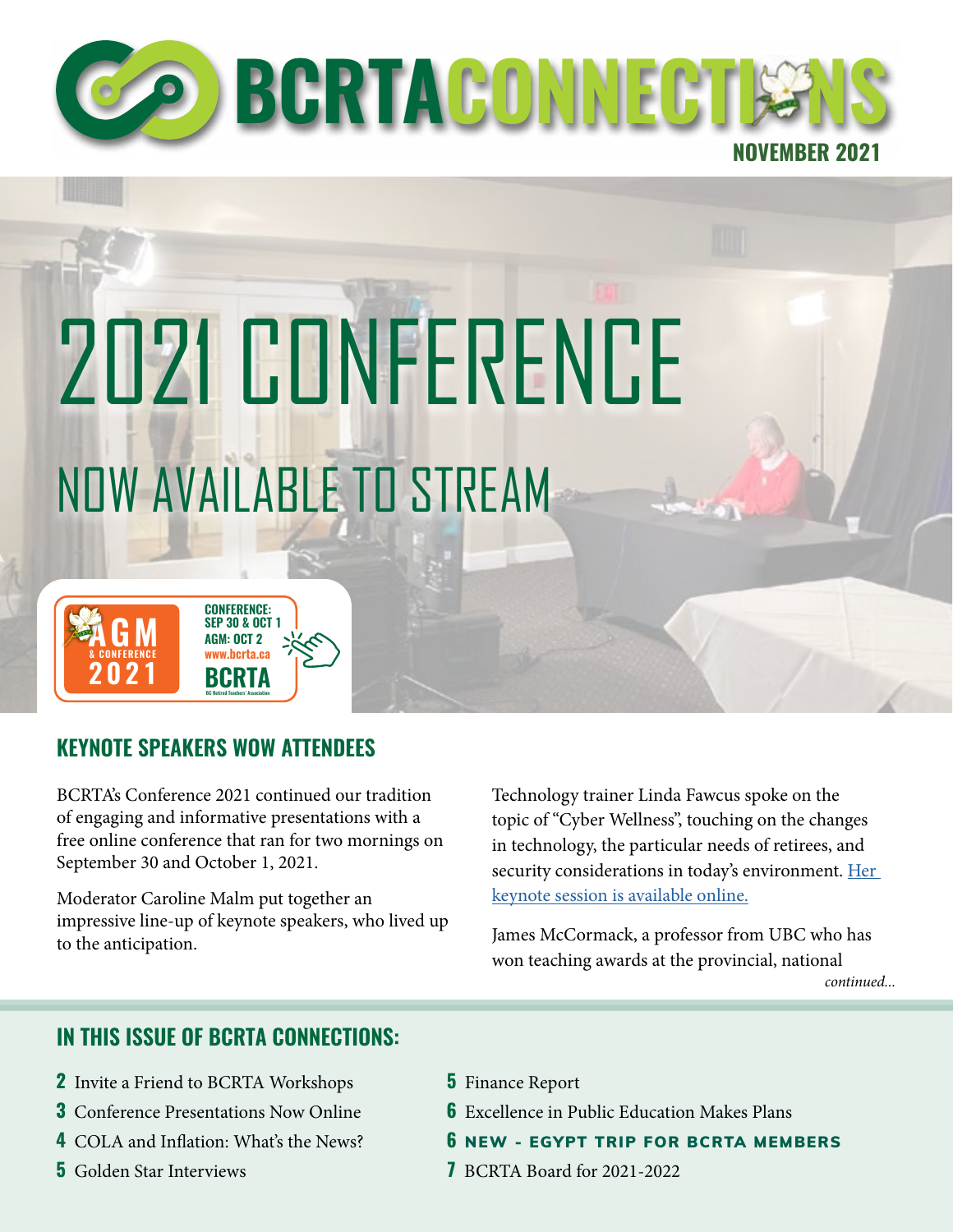## **CONNECTIONS BCRTACONNECTIONS**

and international levels, offered a presentation on nutrution that served up equal parts of whimsy and scientific method. McCormack's data-packed talk is [now posted on the BCRTA website](https://bcrta.ca/dr-james-mccormack-on-the-science-of-nutrition-myths-and-fact/).

The final keynote address was given by Brian Minter, the master gardener known nationally for his personable media presence. With his many years as an advocate for home gardening, Minter offered a thoughtful perspective on how gardening can address the needs of society today in his talk "Reconnecting People to Plants, Wildlife, and the Planet".

#### [Brian Minter's talk is now available to stream.](https://bcrta.ca/brian-minter-reconnecting-people-to-plants-wildlife-and-the-planet/)

After a year's delay, this year's conference marked the celebration of BCRTA's 75th anniversary, and featured a montage of tributes sent from across Canada and from branches across BC. Our association has made a positive impact on the lives of thousands of retirees for the past three quarters of a century. The tribute [video is now available on YouTube.](https://youtu.be/4STNyqNSDUs)

The conference was rounded out by our annual traditions of the [Golden Star Awards](https://bcrta.ca/2021-golden-star-awards-interviews/), branch [Membership Awards,](https://www.youtube.com/watch?v=OEh5zPeZwas) and our celebration of member contributions to our magazine in the 2021 PostScript [Excellence Awards](https://bcrta.ca/2021-postscript-excellence-awards/), as noted on other pages of this issue of Connections.

#### **Some Conference Viewer Comments**

- *• The speakers were very informative and there was a good scope of information. The entire 3 days were informative, motivating and just all around great.*
- *• I really enjoyed the Conference. The presenters provide excellent information in a thought-provoking manner.*
- *• The whole Conference and AGM was well run and the speakers were timely and enjoyable. The virtual version worked very well.*
- *• Excellent job done by all involved. Great presenters.*
- *• Excellent, well organized, and engaging conference. Well done!*
- *• Liked the Gold Star Awards and the Postscript Awards. The AGM and RR Smith portions were also good. Information re: Johnson and pension were good.*
- *• I loved it and especially having the convention posted from Day#1 and #2 on YouTube. These keynote speakers are well-worth listening to again.*
- *• Keep doing what you are doing!*

Well done, everyone!

# *Have a friend who is retiring soon?*

**Teachers School Support Staff** • Post-Secondary Educators

2

*BCRTA Offers Free Pre-Retirement Workshops! Our Informative Resources Mean Confident Choices for Retirement* 

> **OUR NEXT WORKSHOP DATE: November 24, 2021 @7 PM**

*See the entire workshop schedule and sign up at b[crta.ca/w](http://bcrta.ca/workshop)orkshop*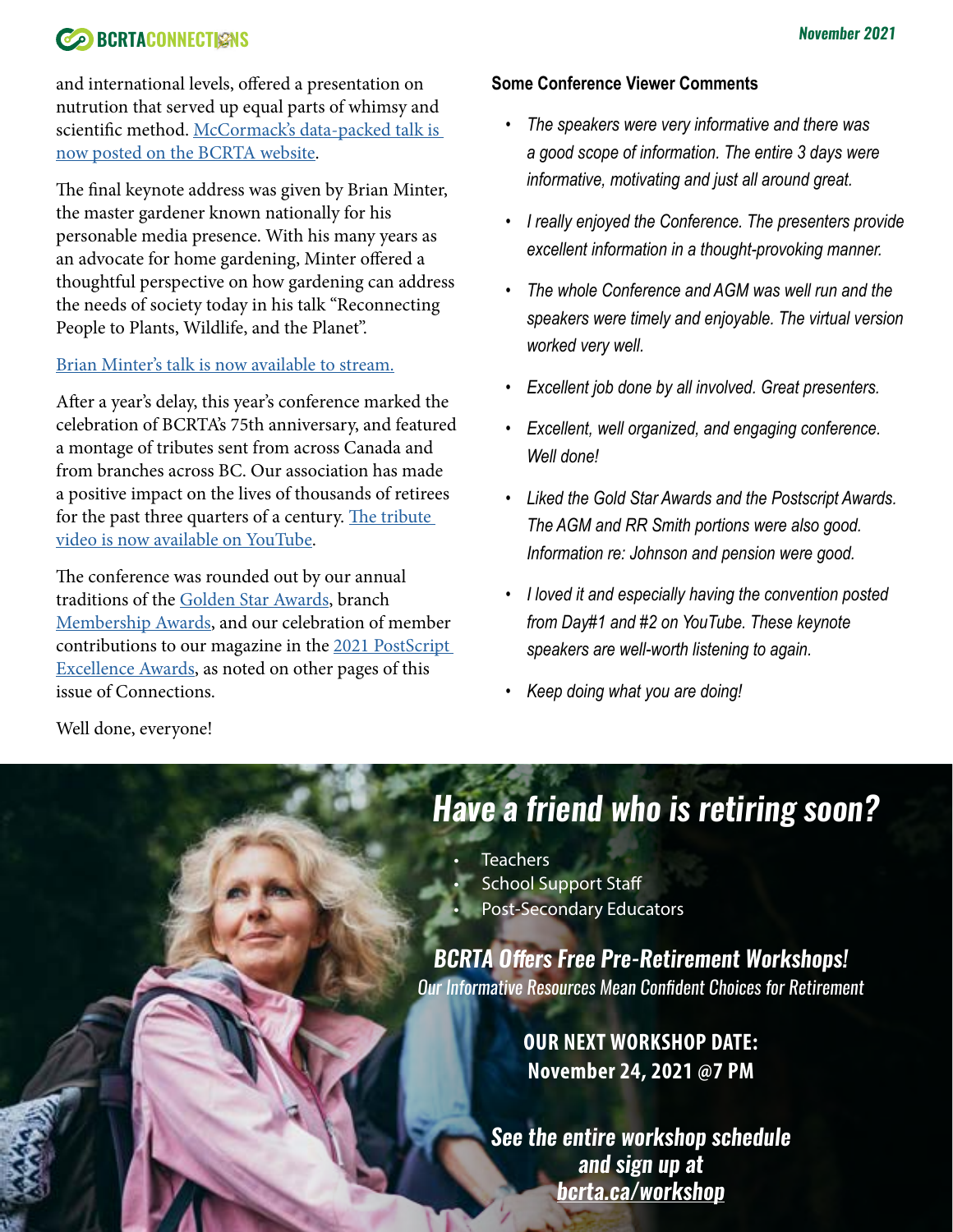



# 2021 CONFERENCE PRESENTATIONS ARE NOW ONLINE!



RECONNECTING PEOPLE TO PLANTS, WILDLIFE & THE **PLANET** 

**Brian Minter MASTER GARDENER** 

# TOPIC: Environment and Well-being



TOPIC: Celebrating BCRTA's Magazine



TOPIC: Nutrition Science TOPIC: Tech for Retirees







TOPIC: BCRTA History TOPIC: Faces From the Past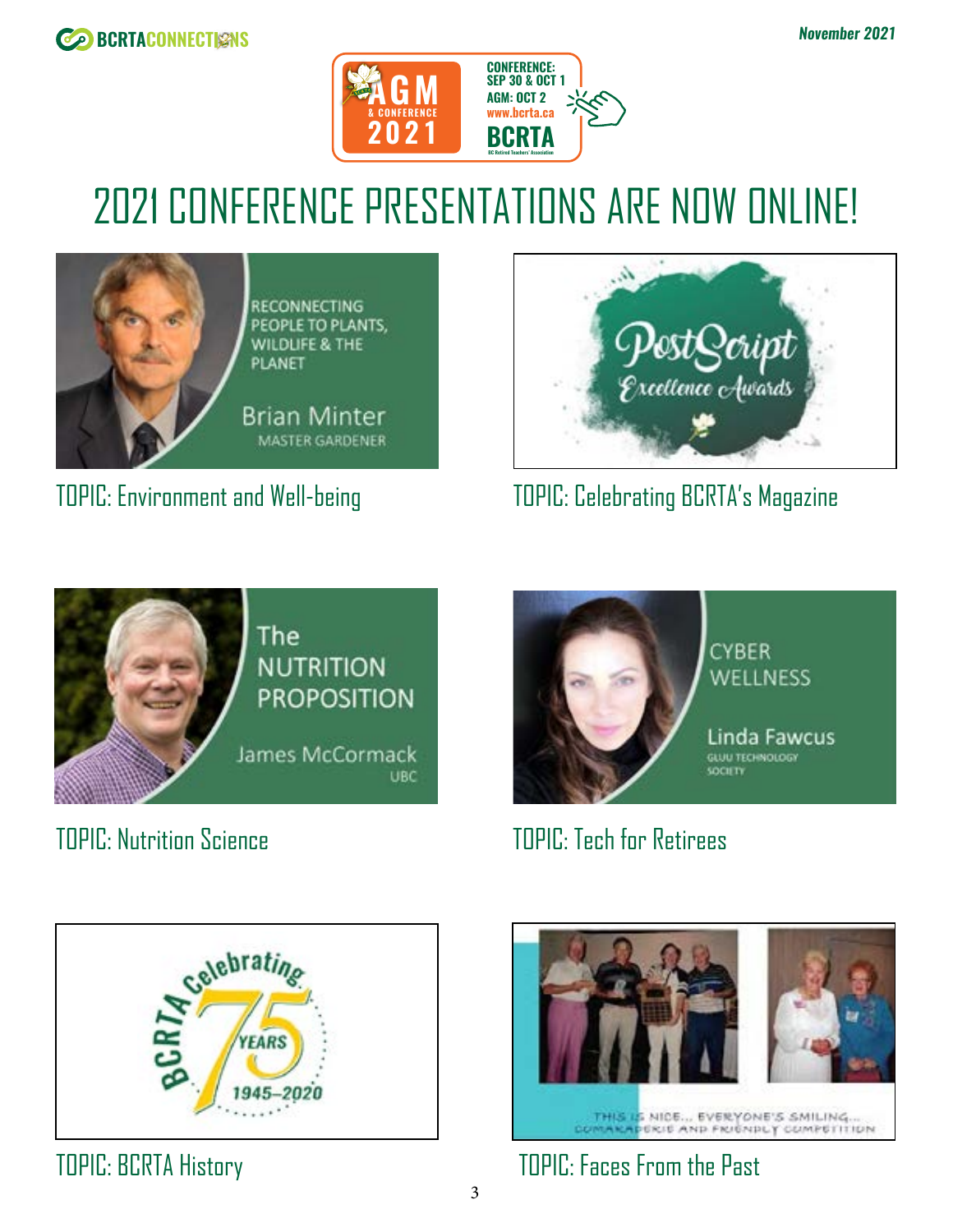

#### PEPSI, COKE, OR JUST PLAIN COLA?

You may have seen reports in the media that during this period of economic recovery, Canada is seeing a rise in inflation rates.

In retirement, we collect our guaranteed monthly pension payments, and in the Teachers' Pension Plan (TPP) we have also received an annual cost-ofliving adjustment (COLA), which helps keep pace with increases in inflation. Our pension plan has a special Inflation Adjustment Account which is designed to fund those inflation amounts.

Once established, our lifetime pension amounts are guaranteed, but the COLA increases are not guaranteed. To quote the TPP website:

*Each year, the Teachers' Pension Board of Trustees carefully considers various factors to decide whether to approve a COLA – and if so, its value. If the board grants an adjustment, it will take effect in January and is applied to your monthly pension payment (and any bridge benefit and/or temporary annuity you may be receiving).*

*The decision is based on two factors:*

- *•The annual change in the 12-month average Canadian consumer price index (CPI)*
- *•The funds available in the plan's IAA*

So, with inflation in the news lately, what does that mean for retired teachers?

The latest Consumer Price Index number (September 30, 2020, to September 30, 2021) shows a cost-of-living increase of 4.4%. The Teachers' Pension Plan Board of Trustees will evaluate if they believe the Inflation Adjustment Account is wellenough funded to support the full increase.

In recent years the full CPI increase has been covered. Over the past ten years, due to compounding of the increases listed below, our guaranteed pensions have increased by more than 17%.

| YEAR | <b>COLA</b> | YEAR | <b>COLA</b> |
|------|-------------|------|-------------|
| 2021 | .5%         | 2016 | 1.0%        |
| 2020 | 1.9%        | 2015 | 2.0%        |
| 2019 | 2.2%        | 2014 | 1.1%        |
| 2018 | 1.6%        | 2013 | 1.2%        |
| 2017 | 1.3%        | 2012 | 3.2%        |

The BCRTA Pensions and Benefits Committee monitors the annual COLA decision carefully. So stay tuned for the announcement of the Teacher Pension Board of Trustees' decision!

*Arnie Lambert Chair, Pensions and Benefits Committee*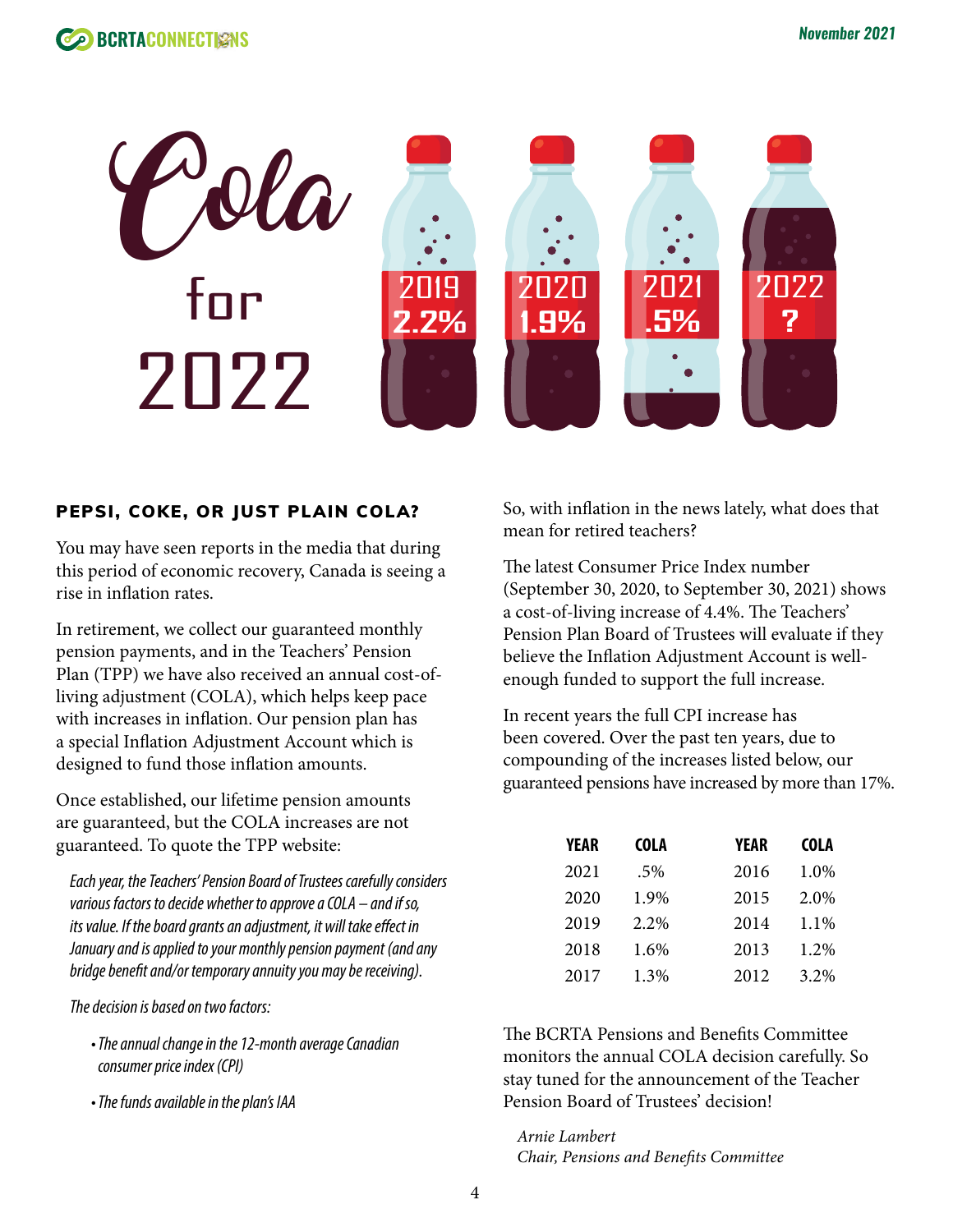



# **Golden Star Awards Presentations**

The Excellence in Public Education Committee created an interview video for the 2021 BCRTA Conference, featuring this year's winners of the Golden Star Awards.

This year's winners:

- Mundy Road Elementary (Coquitlam)
- Ray Shepherd Elementary (Surrey)
- Sentinel Secondary (West Vancouver)
- Thetis Island Elementary (Thetis Island).

Feature articles on the winners appeared in the Fall 2021 issue of PostScript Magazine.

View the video of the 2021 Golden Star Awards Presentation here:

[https://bcrta.ca/2021-golden-star-awards](https://bcrta.ca/2021-golden-star-awards-interviews/)[interviews/](https://bcrta.ca/2021-golden-star-awards-interviews/)





The Finance Committee met for the first time this fiscal year on October 25, 2021.

New members Terry Green and Elaine Thompson joined returning members Arnie Lambert, Caroline Malm (Chair), Dave Scott, Gerry Tiede and Grace Wilson (Co-chair). Staff members Tim Anderson and Kristi Josephson (Recorder) also attended.

The Committee is very pleased to note that BCRTA is currently in a healthy financial position. However, we must plan ahead for future challenges. As one example, we currently enjoy the use of office space at no cost. If for some reason needs change for our host in the future and we were to lose the space currently kindly provided by the BCTF, we would have to have the finances to facilitate a relocation and maintenance of new space.

The Committee looked at the GIC's coming due in December and is investigating further investment of the monies. The Committee is also considering making additional investments and is in the process of determining the best time to do so in order to get the best rate of return.

Our next Zoom meeting will be held on November 29, 2021.

*Caroline Malm Chair, Finance Committee*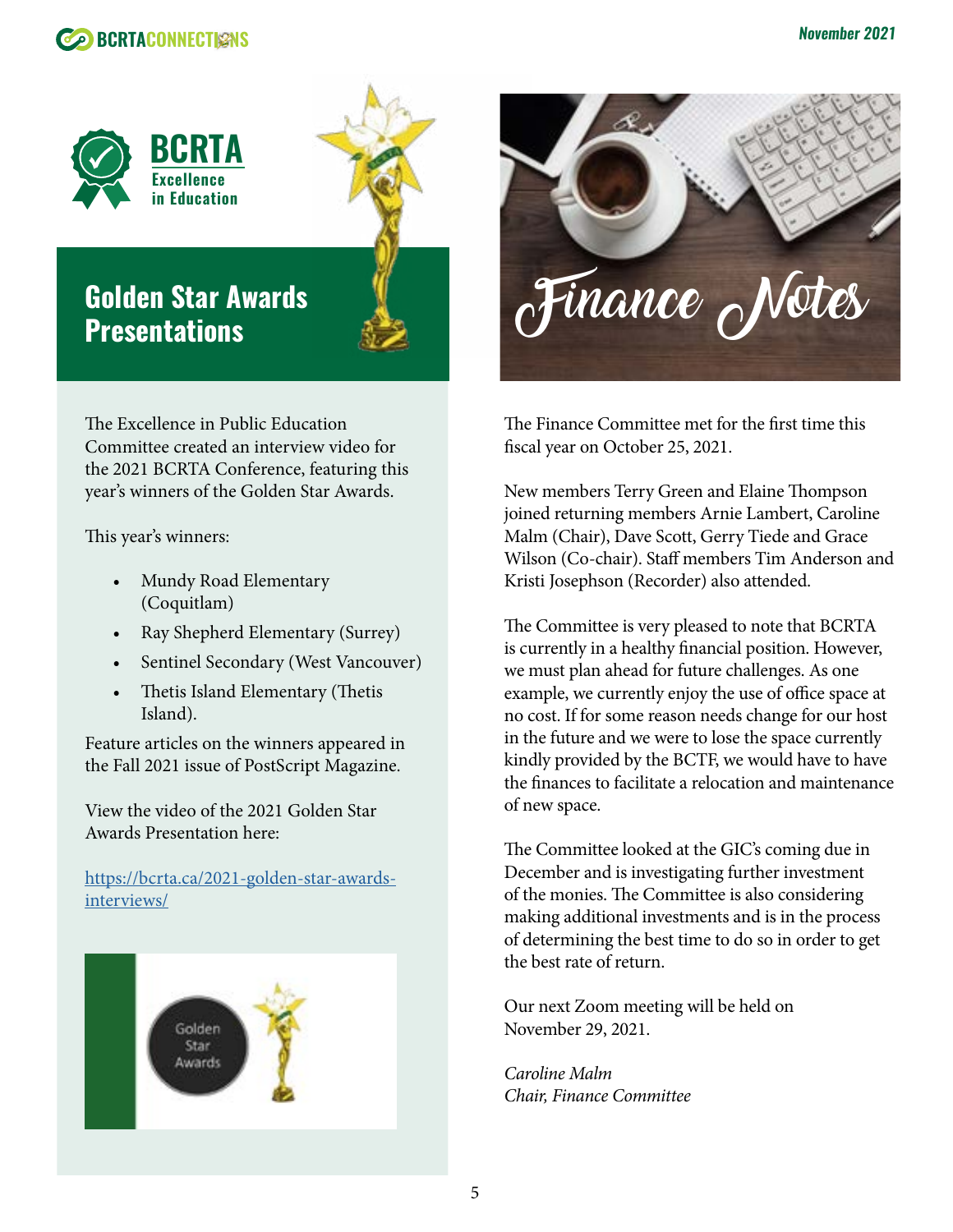# **EXCELLENCE IN EDUCATION COMMITTEE LOOKS AHEAD TO 2022**

The Excellence in Public Education Committee reminds everyone that the Golden Star Award is inviting applications leading up to the April 15, 2022 submission deadline.

Please think about on-going programmes or activities that bring together public school students and seniors in your community. We also recognize, in partnership with the Royal Canadian Legion (B.C. and Yukon Command), programmes that bring together students and veterans.

What can you do? Approach your working colleagues to see if there are programmes in your school district that might apply. We need a good representation of applications from around the province.

Have a look at the Golden Star poster and the on-line Golden Star application forms posted on the BCRTA website:

https://bcrta.ca/bcrta-golden-star-awards/

While you are on the website, have a look at the video interviews focusing on the Golden Star awards for 2021.

Your Excellence in Public Education Committee will also be looking at specific issues in B.C. that reflect the quest for excellence in B.C. public education. If you have a suggestion for a topic to investigate, or a tip about a teacher, teachers, or programme you feel reflect excellence in B.C. education, please let us know so we can provide some recognition.

*Steve Bailey Chair, Excellence in Public Education Committee sdbailey504@gmail.com*



BCRTA EXCLUSIVE GROUP DEPARTURE Limited to 32 Guests

WONDERS OF EGYPT  $|$  Nov 15th – 30th, 2022 *Optional 5-day Jordan Post Extension*

Join Gerry Tiede, Past President of BCRTA and see the wonders of Egypt. This trip is an exclusive departure open to all members of BCRTA. Members may invite family and friends to join the trip.

- 4 Nights: Cairo Conrad Hilton (Deluxe)
- 2 Nights: Aswan Movenpick Aswan Hotel (Deluxe)
- 4 Nights: Nile Cruise Aswan to Luxor: Sonesta Moon Goddess (Superior)
- 1 Night: Luxor Steigenberger Resort Achti (Deluxe)
- 3 Nights: Red Sea Oberoi Sahl Hasheesh (Luxury)

#### Highlights:

- Pyramids of Giza and the Great Sphinx
- Pyramids of Dahshur and Sakkara
- Egyptian Museum of Antiquities
- Sail the Nile on a 4 Night Cruise Aswan to Luxor
- Valley of the Kings and the Queens
- Ancient Temples of Karnak, Luxor, Philae, Edfu, Horus and Kom Ombo
- Sail on a Felucca & Agha Khan
- 3 nights of luxury at Oberoi Sal Hasheesh (Red Sea)

For full details click the link below [https://bcrta.tripmerchant.ca/tour-item/wonders-of](https://bcrta.tripmerchant.ca/tour-item/wonders-of-egypt-november-15th-2022/)[egypt-november-15th-2022/](https://bcrta.tripmerchant.ca/tour-item/wonders-of-egypt-november-15th-2022/)

Enter this Password to Access: **BCRTATM18**

To book, contact Trip Merchant: [info@tripmerchant.com](mailto:info@tripmerchant.com) or 1-800-481-9739 Ext. 3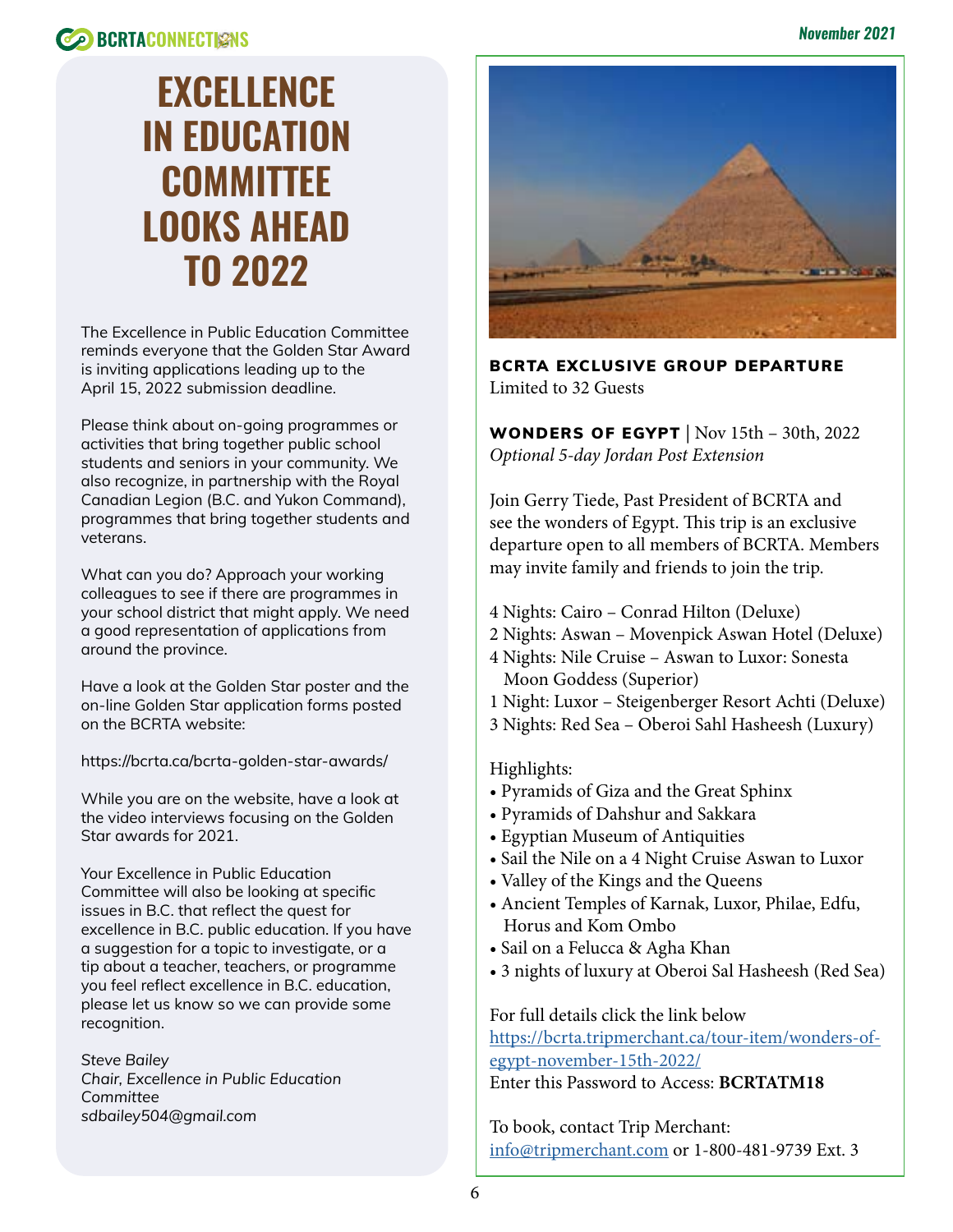# 2021-2022 Board: Continuity and New Faces

#### SOME NEW AND RETURNING DIRECTORS

The 76th Meeting of the BCRTA saw *Grace Wilson* acclaimed for a second year as President. New faces on the board are *Brenda Jone*s of Surrey and *Stephanie Koropatnick*, from Parksville-Qualicum.

In her remarks, Grace Wilson commented about the many ways in which the BCRTA advocates for, supports and reaches out to our members. While our circumstances will always be changing, she emphasized the importance of serving our members and caring for the resources of the association.

A number of directors have new responsibilities for 2021-2022. Notably, *Caroline Malm* will serve as both 2nd Vice-President and as Chair of Finance. *Gerry Tiede* continues on as a member of the Pensions and Benefits Committee, which now has 1st Vice-President *Arnie Lambert* as chair. *Terry Green* moves to chair the Communications committee, while *Pat Thiesen* now chairs the Well-being Committee. *Steve Bailey* has been named chair of the Excellence in Public Education committee and continues as ACER-CART representative.

Directors continuing in their roles from last year include *Dave Scott* (Membership), and *Janice*  Androsoff (Heritage).



Gerry Tiede



Koropatnick





Steve

Bailey



Barb Mikulec



Brenda Jones



Wilson

Janice Androsoff

Terry Green



Elaine Thompson



Dave

Scott

Thiesen

Pat